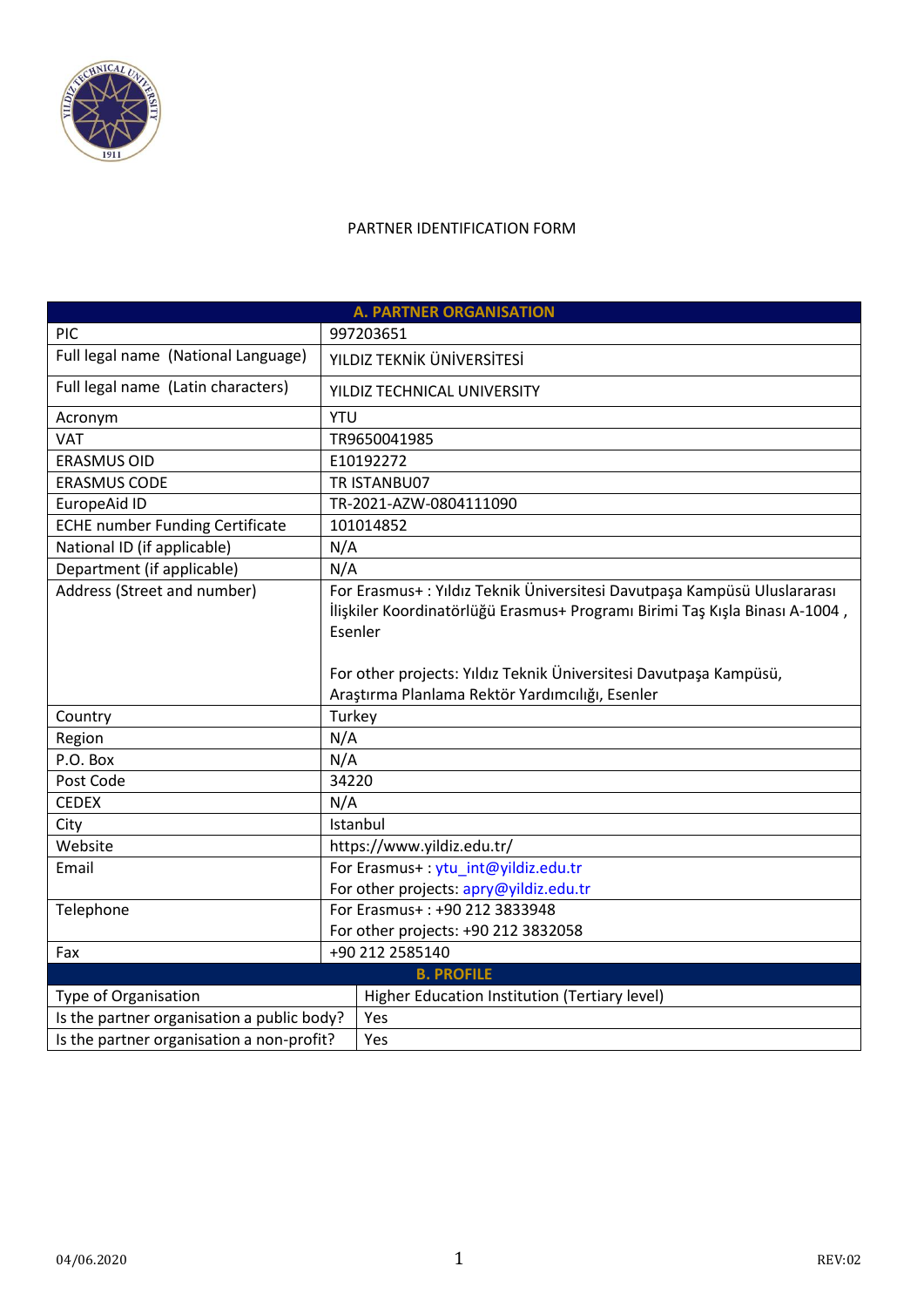

| <b>C. ACCREDITATION</b>           |                                                                               |  |
|-----------------------------------|-------------------------------------------------------------------------------|--|
| Has the organisation received any | Yes<br>$\bullet$                                                              |  |
| type of accreditation before      | Accreditation code: TR ISTANBU07                                              |  |
| submitting this application?      | Project code: 101014852                                                       |  |
| Has the organisation              | Received grants:                                                              |  |
| received/applied for any EU       | 244151 Climate Induced Changes on the Hydrology of                            |  |
| grants?                           | Mediterranean Basins: Reducing Uncertainty and Quantifying Risk               |  |
|                                   | through an Integrated Monitoring and Modeling System                          |  |
|                                   | 248493 Investigating Battery and Capacitor Sizing Problems with<br>$\bullet$  |  |
|                                   | More Efficient Power Flow Control Techniques for Sustainable Hybrid           |  |
|                                   | <b>Electric Vehicle Development</b>                                           |  |
|                                   | 269157 Active and Passive MIcrowaves for Security and Subsurface<br>$\bullet$ |  |
|                                   | imaging                                                                       |  |
|                                   | 609543 Empowering Trans-Mediterranean Renewable Energy<br>$\bullet$           |  |
|                                   | Research Alliance for Europe 2020 challenges                                  |  |
|                                   | 294231 DEVELOPMENT AND ENHANCEMENT OF A STEERING FEEL<br>$\bullet$            |  |
|                                   | MODEL FOR SUPER LIGHTWEIGHT STEER-BY-WIRE VEHICLES                            |  |
|                                   | 2014-1-TR01-KA103-003573 Higher education student and staff<br>$\bullet$      |  |
|                                   | mobility project                                                              |  |
|                                   | 2014-1-TR01-KA202-012537 Determination of a European standard<br>$\bullet$    |  |
|                                   | for key performance indicators (KPIs) in Vocational Training models           |  |
|                                   | of construction industry                                                      |  |
|                                   | 2015-1-TR01-KA103-017897 Higher education student and staff<br>$\bullet$      |  |
|                                   | mobility project                                                              |  |
|                                   | 2016-1-TR01-KA103-029506 Higher education student and staff<br>$\bullet$      |  |
|                                   | mobility project                                                              |  |
|                                   | 2016-1-TR01-KA107-031861 Project for higher education student<br>$\bullet$    |  |
|                                   | and staff mobility between Programme Countries and Partner                    |  |
|                                   | Countries                                                                     |  |
|                                   | 2017-1-TR01-KA103-037992 Higher education student and staff<br>$\bullet$      |  |
|                                   | mobility project                                                              |  |
|                                   | 2017-1-TR01-KA107-038403 Project for higher education student                 |  |
|                                   | and staff mobility between Programme Countries and Partner                    |  |
|                                   | Countries                                                                     |  |
|                                   | 2018-1-TR01-KA103-056217 Higher education student and staff<br>٠              |  |
|                                   | mobility project                                                              |  |
|                                   | 2018-1-TR01-KA107-056402 Project for higher education student<br>$\bullet$    |  |
|                                   | and staff mobility between Programme Countries and Partner                    |  |
|                                   | Countries                                                                     |  |
|                                   | 2019-1-TR01-KA103-067635 Higher education student and staff<br>$\bullet$      |  |
|                                   | mobility project                                                              |  |
|                                   | 2019-1-TR01-KA107-071996 Project for higher education student<br>$\bullet$    |  |
|                                   | and staff mobility between Programme Countries and Partner                    |  |
|                                   | Countries                                                                     |  |
|                                   | 2020-1-TR01-KA103-087286 Higher education student and staff<br>$\bullet$      |  |
|                                   | mobility project                                                              |  |
|                                   | 2020-1-TR01-KA107-087291 Project for higher education student<br>$\bullet$    |  |
|                                   | and staff mobility between Programme Countries and Partner                    |  |
|                                   | Countries                                                                     |  |
|                                   | 2020-1-TR01-KA226-HE-098258 Redesigning Introductory Computer<br>٠            |  |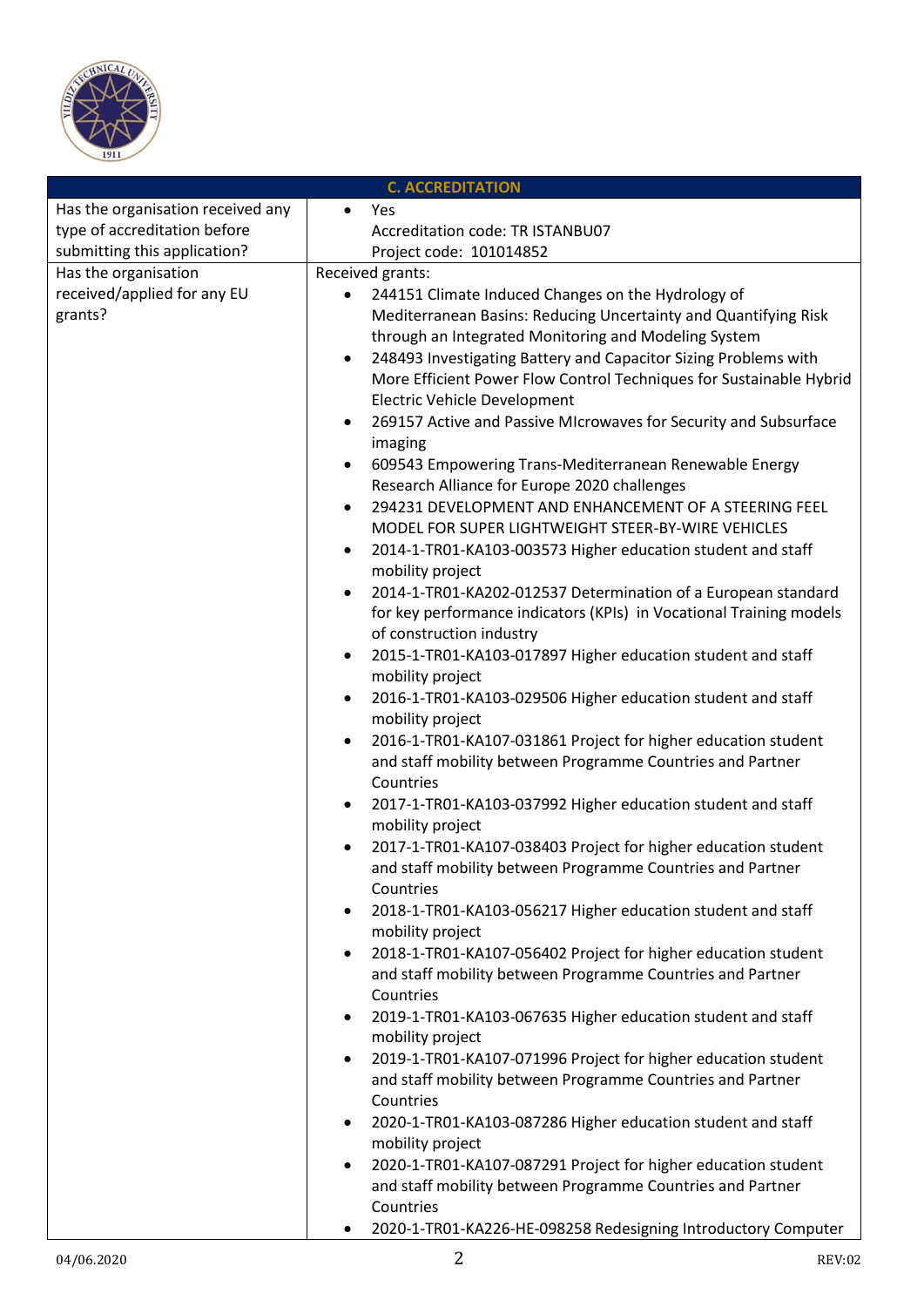

|                                                           | Programming Using Innovative Online Modules<br>2016-1-TR01-KA103-029506 KA1 - Learning Mobility of Individuals<br>$\bullet$<br>KA103 - Higher education student and staff mobility within<br>programme countries<br>2016-1-TR01-KA107-031861 KA1 - Learning Mobility of Individuals<br>$\bullet$<br>KA107 - Higher education student and staff mobility between<br>Programme and Partner Countries<br>2017-1-TR01-KA103-037992 KA1 - Learning Mobility of Individuals<br>$\bullet$<br>KA103 - Higher education student and staff mobility within<br>programme countries<br>2017-1-TR01-KA107-038403 KA1 - Learning Mobility of Individuals<br>$\bullet$<br>KA107 - Higher education student and staff mobility between<br>Programme and Partner Countries<br>2018-1-TR01-KA103-056217 KA1 - Learning Mobility of Individuals<br>$\bullet$<br>KA103 - Higher education student and staff mobility within<br>programme countries<br>2018-1-TR01-KA107-056402 KA1 - Learning Mobility of Individuals<br>$\bullet$<br>KA107 - Higher education student and staff mobility between<br>Programme and Partner Countries<br>2019-1-TR01-KA103-067635 KA1 - Learning Mobility of Individuals<br>$\bullet$<br>KA103 - Higher education student and staff mobility within<br>programme countries<br>2019-1-TR01-KA107-071996 KA1 - Learning Mobility of Individuals<br>$\bullet$<br>KA107 - Higher education student and staff mobility between<br>Programme and Partner Countries<br>2020-1-TR01-KA103-087286 KA1 - Learning Mobility of Individuals<br>$\bullet$<br>KA103 - Higher education student and staff mobility within<br>programme countries<br>2020-1-TR01-KA107-087291 KA1 - Learning Mobility of Individuals<br>$\bullet$<br>KA107 - Higher education student and staff mobility between<br>Programme and Partner Countries<br>2020-1-TR01-KA226-HE-098258 KA2 - Redesigning Introductory<br>$\bullet$ |
|-----------------------------------------------------------|-----------------------------------------------------------------------------------------------------------------------------------------------------------------------------------------------------------------------------------------------------------------------------------------------------------------------------------------------------------------------------------------------------------------------------------------------------------------------------------------------------------------------------------------------------------------------------------------------------------------------------------------------------------------------------------------------------------------------------------------------------------------------------------------------------------------------------------------------------------------------------------------------------------------------------------------------------------------------------------------------------------------------------------------------------------------------------------------------------------------------------------------------------------------------------------------------------------------------------------------------------------------------------------------------------------------------------------------------------------------------------------------------------------------------------------------------------------------------------------------------------------------------------------------------------------------------------------------------------------------------------------------------------------------------------------------------------------------------------------------------------------------------------------------------------------------------------------------------------------------------------------------------------------|
|                                                           | <b>Computer Programming Using Innovative Online Modules</b>                                                                                                                                                                                                                                                                                                                                                                                                                                                                                                                                                                                                                                                                                                                                                                                                                                                                                                                                                                                                                                                                                                                                                                                                                                                                                                                                                                                                                                                                                                                                                                                                                                                                                                                                                                                                                                               |
|                                                           | 2020-1-TR01-KA226-HE-098239 KA2 - Creating a Virtual Laboratory<br>$\bullet$<br>for Online Teaching                                                                                                                                                                                                                                                                                                                                                                                                                                                                                                                                                                                                                                                                                                                                                                                                                                                                                                                                                                                                                                                                                                                                                                                                                                                                                                                                                                                                                                                                                                                                                                                                                                                                                                                                                                                                       |
|                                                           | Applied grants : See Annex                                                                                                                                                                                                                                                                                                                                                                                                                                                                                                                                                                                                                                                                                                                                                                                                                                                                                                                                                                                                                                                                                                                                                                                                                                                                                                                                                                                                                                                                                                                                                                                                                                                                                                                                                                                                                                                                                |
|                                                           | <b>D. BACKGROUND AND EXPERIENCE</b>                                                                                                                                                                                                                                                                                                                                                                                                                                                                                                                                                                                                                                                                                                                                                                                                                                                                                                                                                                                                                                                                                                                                                                                                                                                                                                                                                                                                                                                                                                                                                                                                                                                                                                                                                                                                                                                                       |
| Please briefly<br>present the<br>partner<br>organisation. | Yildiz Technical University is one of the seven public universities situated in Istanbul and the<br>3rd oldest university of Turkey with its history dating back to 1911. Our university has 11<br>faculties, 2 institutes, 25 research centers, the vocational school of higher education, the<br>vocational school for national palaces and historical buildings, the vocational school for<br>foreign languages operating under 380.000 sq-m indoor space and with 1.600+ academics<br>and 30.000+ students.<br>YTU enjoys a well-connected international community with 400+ higher education<br>institutions from 50+ countries all over the world, participating in 800+ international<br>agreements offering exchange programs, academic activities, joint projects and such. 2000+<br>international students, graduate and undergraduate altogether, from 100+ countries make<br>YTU classrooms and laboratories a breeding ground for innovation and creativity.                                                                                                                                                                                                                                                                                                                                                                                                                                                                                                                                                                                                                                                                                                                                                                                                                                                                                                                                 |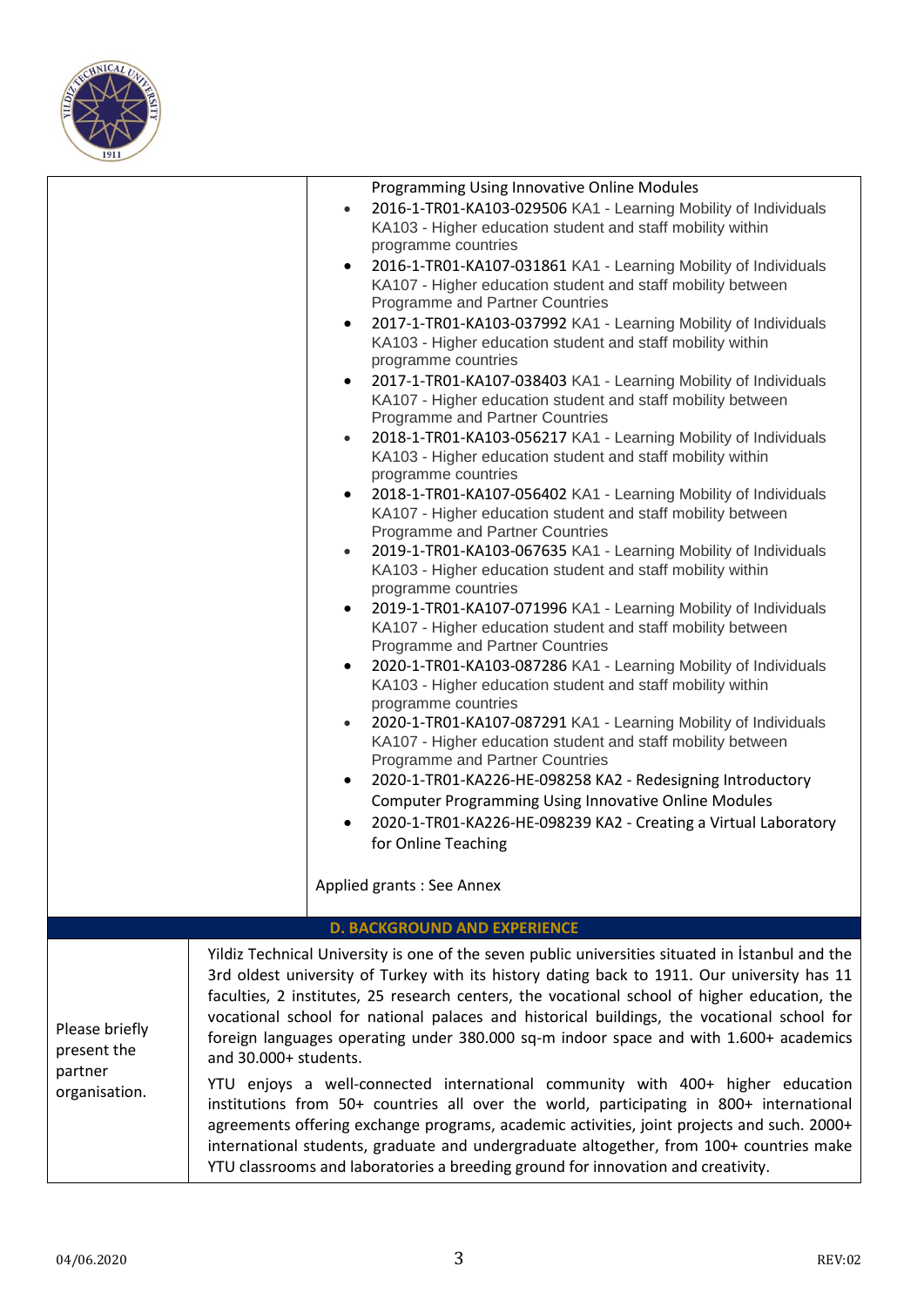

| <b>E. LEGAL REPRESENTATIVE (LEAR)</b> |                                                                  |  |
|---------------------------------------|------------------------------------------------------------------|--|
| Title                                 | Professor Dr.                                                    |  |
| Gender                                | Male                                                             |  |
| <b>First Name</b>                     | Tamer                                                            |  |
| <b>Family Name</b>                    | <b>YILMAZ</b>                                                    |  |
| Department                            | Rectorate                                                        |  |
| Position                              | Rector                                                           |  |
| Email                                 | tyilmaz@yildiz.edu.tr                                            |  |
| Telephone 1                           | +90 212 383 32 08                                                |  |
| Address                               | Yıldız Teknik Üniversitesi Davutpaşa Kampüsü, Rektörlük, Esenler |  |
| Country                               | Turkey                                                           |  |
| Region                                | N/A                                                              |  |
| P.O. Box                              | N/A                                                              |  |
| Post Code                             | 34220                                                            |  |
| <b>CEDEX</b>                          | N/A                                                              |  |
| City                                  | Istanbul                                                         |  |
| Telephone 2                           | +90 212 383 20 51                                                |  |
| LEAR (Legal Entity                    | Tamer Yılmaz (tyilmaz@yildiz.edu.tr)                             |  |
| Appointed                             |                                                                  |  |
| Representative)                       |                                                                  |  |
| Account                               | Bestami Özkaya (bozkaya@yildiz.edu.tr)                           |  |
| Administrator                         |                                                                  |  |
| Financial                             | Bestami Özkaya (bozkaya@yildiz.edu.tr)                           |  |
| Signatory                             |                                                                  |  |
| Legal Signatory                       | Bestami Özkaya (bozkaya@yildiz.edu.tr)                           |  |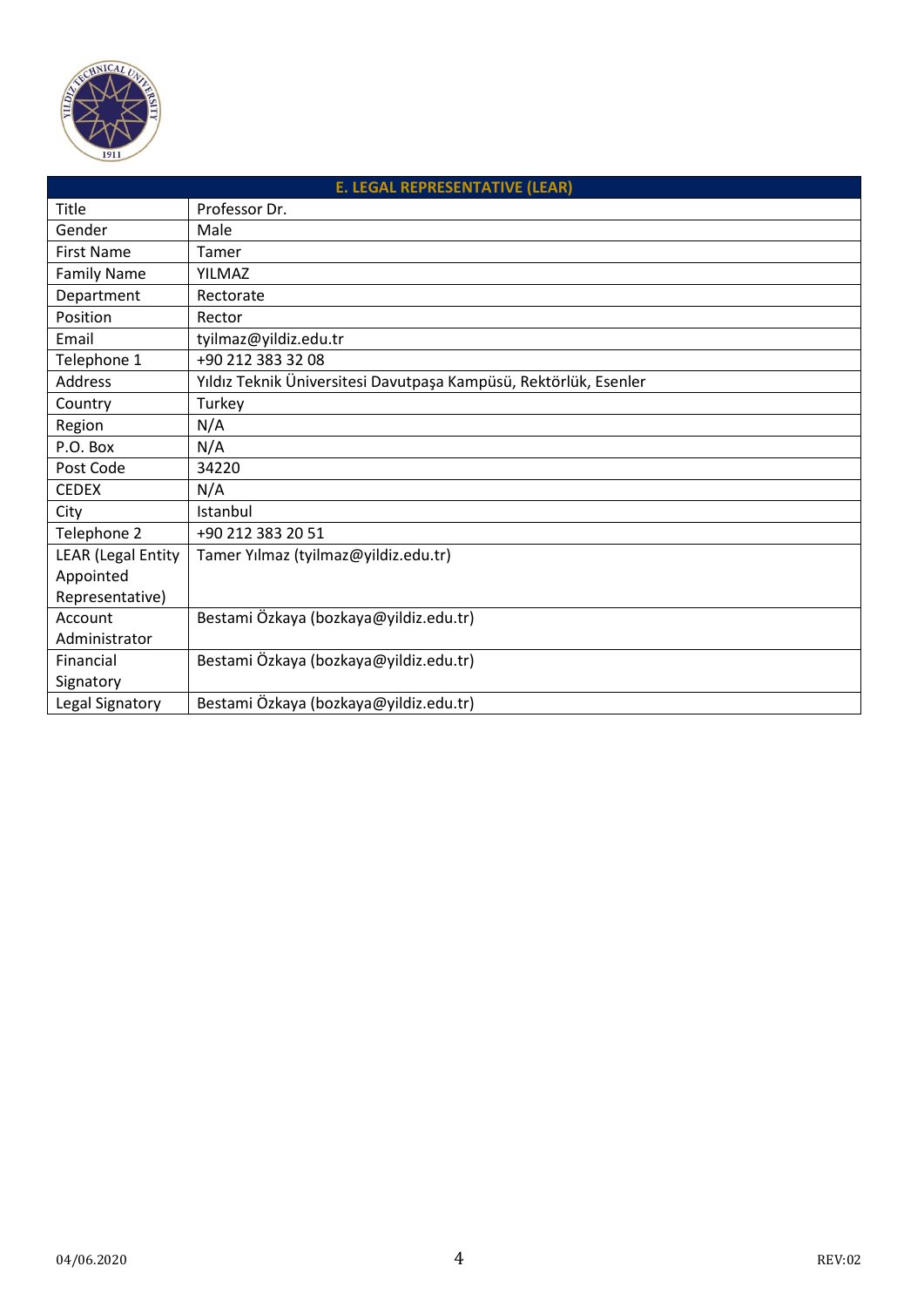

## ANNEX- APPLIED GRANTS

| <b>Proposal ID</b> | <b>Title</b>                                                                  | <b>Call Identifier</b> |
|--------------------|-------------------------------------------------------------------------------|------------------------|
| 606381             | <b>AFATONDIS</b>                                                              | FP7-SME-2013           |
| 324537             | Millimetre Wave Airborne Synthetic Aperture Radar for Environmental           | FP7-PEOPLE-2012-       |
|                    | Monitoring                                                                    | <b>IAPP</b>            |
| 608406             | Contacts, Conflicts, Communication: Lingua Francas and Minority Languages     | FP7-PEOPLE-2013-       |
|                    | in Europe and the Mediterranean Area                                          | <b>ITN</b>             |
| 608546             | Enhancing Trans-Mediterranean Renewable Energies Research Activities for      | FP7-ENERGY-2013-1      |
|                    | 2050 energy targets                                                           |                        |
| 609543             | Empowering Trans-Mediterranean Renewable Energy Research Alliance for         | FP7-INCO-2013-9        |
|                    | Europe 2020 challenges                                                        |                        |
| 296711             | DUTI: Demography, Urbanism, Transport and Infrastructures                     | FP7-ICT-2011-C         |
| 320342             | Knowing Education Systems in European Contexts                                | FP7-SSH-2012-1         |
| 264730             | Direct Electrically Driven Assembly of particles: from Bulk Materials to      | FP7-PEOPLE-2010-       |
|                    | <b>Patterned Films</b>                                                        | <b>ITN</b>             |
| 244596             | Mentorship Education for Excellence in Teaching Science                       | FP7-SCIENCE-IN-        |
|                    |                                                                               | SOCIETY-2009-1         |
| 244809             | TOTALITARIANISMS/DEMOCRACIES: TRANSITIONS, CITIZENS AND DIVIDED               | FP7-SSH-2009-A         |
|                    | MEMORIES IN EUROPEAN SOCIETIES                                                |                        |
| 339115             | DEVELOPMENT OF A NEW INNOVATIVE CONCENTRATED SOLAR COLLECTOR                  | ERC-2013-ADG           |
| 248493             | Investigating Battery and Capacitor Sizing Problems with More Efficient       | FP7-PEOPLE-2009-       |
|                    | Power Flow Control Techniques for Sustainable Hybrid Electric Vehicle         | RG                     |
|                    | Development                                                                   |                        |
| 277077             | Development and Enrichment of a Steering Feel Model for Super Lightweight     | FP7-PEOPLE-2010-       |
|                    | Steer-By-Wire Vehicles                                                        | <b>RG</b>              |
| 294231             | DEVELOPMENT AND ENHANCEMENT OF A STEERING FEEL MODEL FOR SUPER                | FP7-PEOPLE-2011-       |
|                    | LIGHTWEIGHT STEER-BY-WIRE VEHICLES                                            | <b>CIG</b>             |
| 334226             | On-chip Cell Sorting and Analysis System Based-on Mechanical and Electrical   | FP7-PEOPLE-2012-       |
|                    | Characteristics                                                               | <b>CIG</b>             |
| 627501             | Controllability and Observability Properties of Control Systems on Some Lie   | FP7-PEOPLE-2013-       |
|                    | Groups                                                                        | <b>IEF</b>             |
| 618963             | Improving microbial food safety of fresh fruits and vegetables through a farm | FP7-PEOPLE-2013-       |
|                    | to fork approach                                                              | <b>CIG</b>             |
| 328174             | Innovative Concentrated Thermal Solar Collector Design                        | FP7-PEOPLE-2012-IIF    |
| 639994             | Approaching the Sun-to-Earth Science to Societal technological needs          | H2020-PROTEC-2014      |
| 646519             | Demonstration of Services for Cities based on Efficient Integrated            | H2020-SCC-2014         |
|                    | Infrastructure, Low Energy Districts and Sustainable Mobility                 |                        |
| 649935             | <b>CONSTRUCTION SKILLS</b>                                                    | H2020-EE-2014-3-       |
|                    |                                                                               | MarketUptake           |
| 680579             | Demonstration Innovation Achievement of Near Zero Energy Future               | H2020-EE-2015-1-       |
|                    |                                                                               | <b>PPP</b>             |
| 687616             | A Holistic Approach to Model-Based and Search-Based Testing of                | H2020-ICT-2015         |
|                    | Autonomous Behaviours of Internet of Things                                   |                        |
| 691726             | Innovative Tools for Reinforcing the Pan-European Transmission Grid           | H2020-LCE-2015-3       |
| 693293             | South and East Mediterranean: Perspectives on the European Role               | H2020-INT-SOCIETY-     |
|                    |                                                                               | 2015                   |
| 694926             | Molecular epidemiology of Leishmania isolates: painting a picture of the      | ERC-2015-AdG           |
|                    | situation in India and Turkey, two key disease endemic countries.             |                        |
| 700639             | Future4HeritageCities: innovating preservation management policies of         | H2020-DRS-2015         |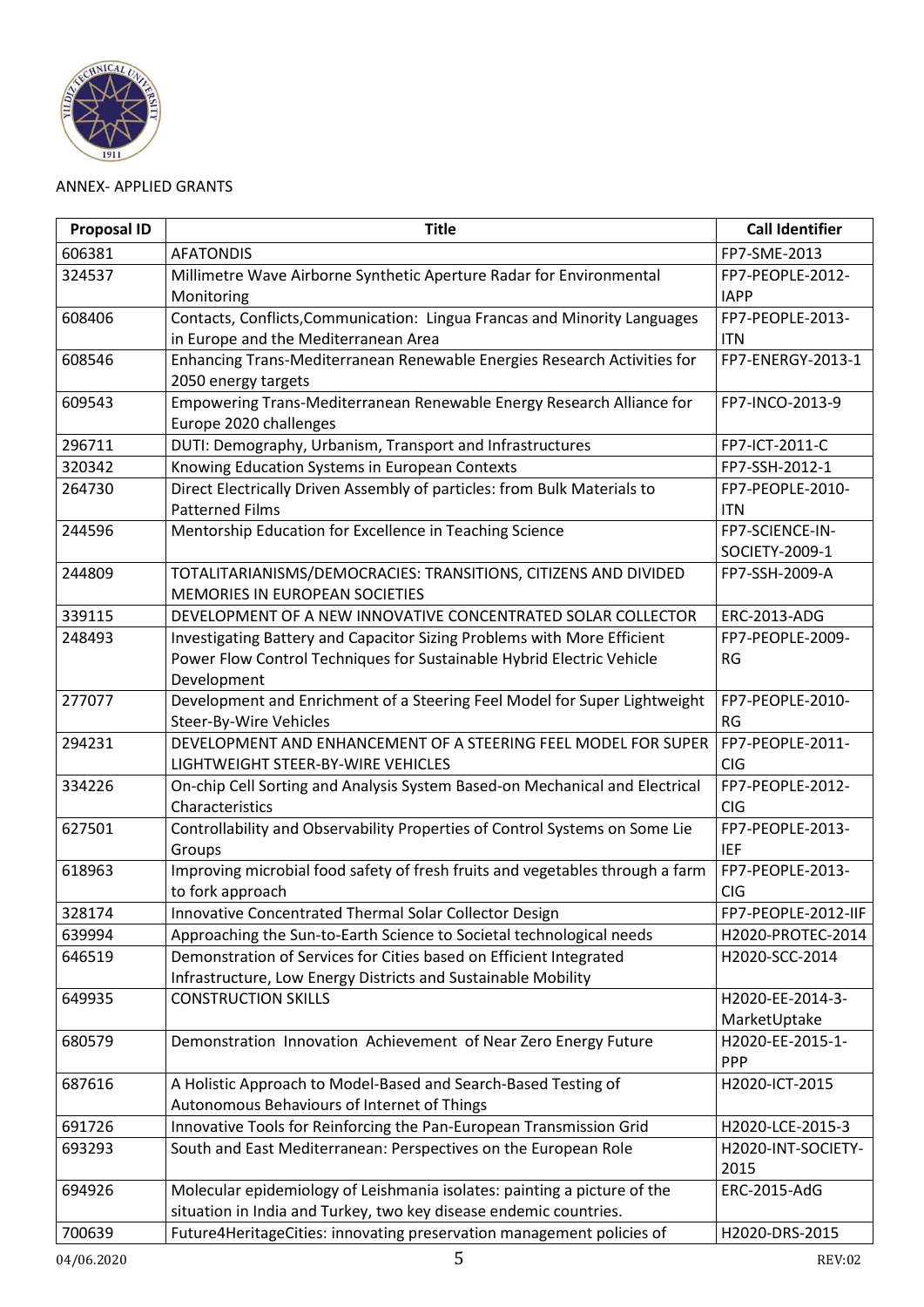

| <b>Proposal ID</b> | <b>Title</b>                                                                               | <b>Call Identifier</b>   |
|--------------------|--------------------------------------------------------------------------------------------|--------------------------|
|                    | European Heritage Centres threatened by climate change and natural                         |                          |
|                    | hazards.                                                                                   |                          |
| 700983             | Ecologically Innovative Tiles with Superior Properties                                     | H2020-FTIPilot-          |
|                    |                                                                                            | 2015-1                   |
| 704547             | Computational thinking (CT) in STEM education through implementation of                    | H2020-MSCA-IF-           |
|                    | teacher training and both face-to-face and online CT course for middle school              | 2015                     |
|                    | students                                                                                   |                          |
| 720503             | FUEL CONSUMPTION AND PADS WEAR REDUCTION USING ACTIVE                                      | H2020-FTIPilot-          |
|                    | <b>INNOVATIVE RETRACTION BRAKES IN URBAN CITIES</b>                                        | 2015-1                   |
| 731165             | Future insular smart systems with Novel Energy Storage management                          | H2020-LCE-2016-SGS       |
|                    | solutions Towards a greener GRID                                                           |                          |
| 737946             | <b>GREEN BRAKES</b>                                                                        | H2020-FTIPilot-          |
|                    |                                                                                            | 2016-1                   |
| 770394             | ASSEssing the cultural importance of European marine landscapes To                         | H2020-SC6-CULT-          |
|                    | enhance Sustainable use                                                                    | COOP-2017-two-           |
| 766187             | Euro Mediterranean Urban Refugees (EMUR)                                                   | stage<br>H2020-MSCA-ITN- |
|                    |                                                                                            | 2017                     |
| 770364             | A foRmation Of multidiSciplinary approachEs for Mediterranean culturAl                     | H2020-SC6-CULT-          |
|                    | heRitage conservancY (ROSEMARY)                                                            | COOP-2017-two-           |
|                    |                                                                                            | stage                    |
| 787899             | Developing novel Digital and Non-Digital Co-Creation Tools for a better                    | H2020-SwafS-2017-1       |
|                    | Integration of Society in Science and Innovation                                           |                          |
| 788023             | Analysing the effects and Measuring the Effectiveness and Impacts of                       | H2020-SwafS-2017-1       |
|                    | Informal Science Education in Europe and beyond                                            |                          |
| 814317             | EUROPEAN MEDITERRANEAN URBAN REFUGEES                                                      | H2020-MSCA-ITN-          |
|                    |                                                                                            | 2018                     |
| 818408             | Volumetric Changes and Thermal Recoveries of Nuclear Fuels                                 | ERC-2018-COG             |
| 822517             | Refugee Economies: Explaining and Modelling Socio-Economic Outcomes for                    | H2020-SC6-               |
|                    | Syrian Refugees, Displaced Populations, and Host Communities in Europe and                 | MIGRATION-2018           |
|                    | the Middle East                                                                            |                          |
| 824288             | Creating Open and Active Learning Environments in Marginalized Urban                       | H2020-SwafS-2018-        |
|                    | Communities and Rural Areas affected by Brain Drain                                        | 2-two-stage              |
| 824689             | Citizen Science And Dikes Safety Monitoring                                                | H2020-SwafS-2018-1       |
| 860666             | Enhancing Sustainability of PhotopolymERs ANd phoToinduced prOcesses                       | H2020-MSCA-ITN-          |
|                    |                                                                                            | 2019                     |
| 857476             | Stepping-Up Innovation Capacity of YILDIZ TECHNICAL UNIVERSITY on                          | H2020-                   |
|                    | Exploitation of Food Waste and By-Products Through an Integrated Bio-<br>Refinery Approach | WIDESPREAD-2018-<br>03   |
| 869355             | Tools for Resilient Urban Ecosystems                                                       | H2020-SC5-2019-2         |
| 870847             | Innovation for Inclusive Migrant Integration: Adaptive Public Service Support              | H2020-SC6-               |
|                    | Platform                                                                                   | MIGRATION-2019           |
| 872061             | Creating Open and Active Learning Environments in Marginalized Urban                       | H2020-SwafS-2019-        |
|                    | Communities and Rural Areas affected by Brain Drain                                        | 2-two-stage              |
| 883459             | Enhancing eUropean disasteR social rESilience through multi-hazard, citizen-               | H2020-SU-SEC-2019        |
|                    | led organizational resPONSE                                                                |                          |
| 897959             | Developing Unplugged Computing Materials to Improve Computational                          | H2020-MSCA-IF-           |
|                    | Thinking by Design Thinking                                                                | 2019                     |
| 952451             | Stepping-Up Innovation Capacity of YILDIZ TECHNICAL UNIVERSITY on                          | H2020-                   |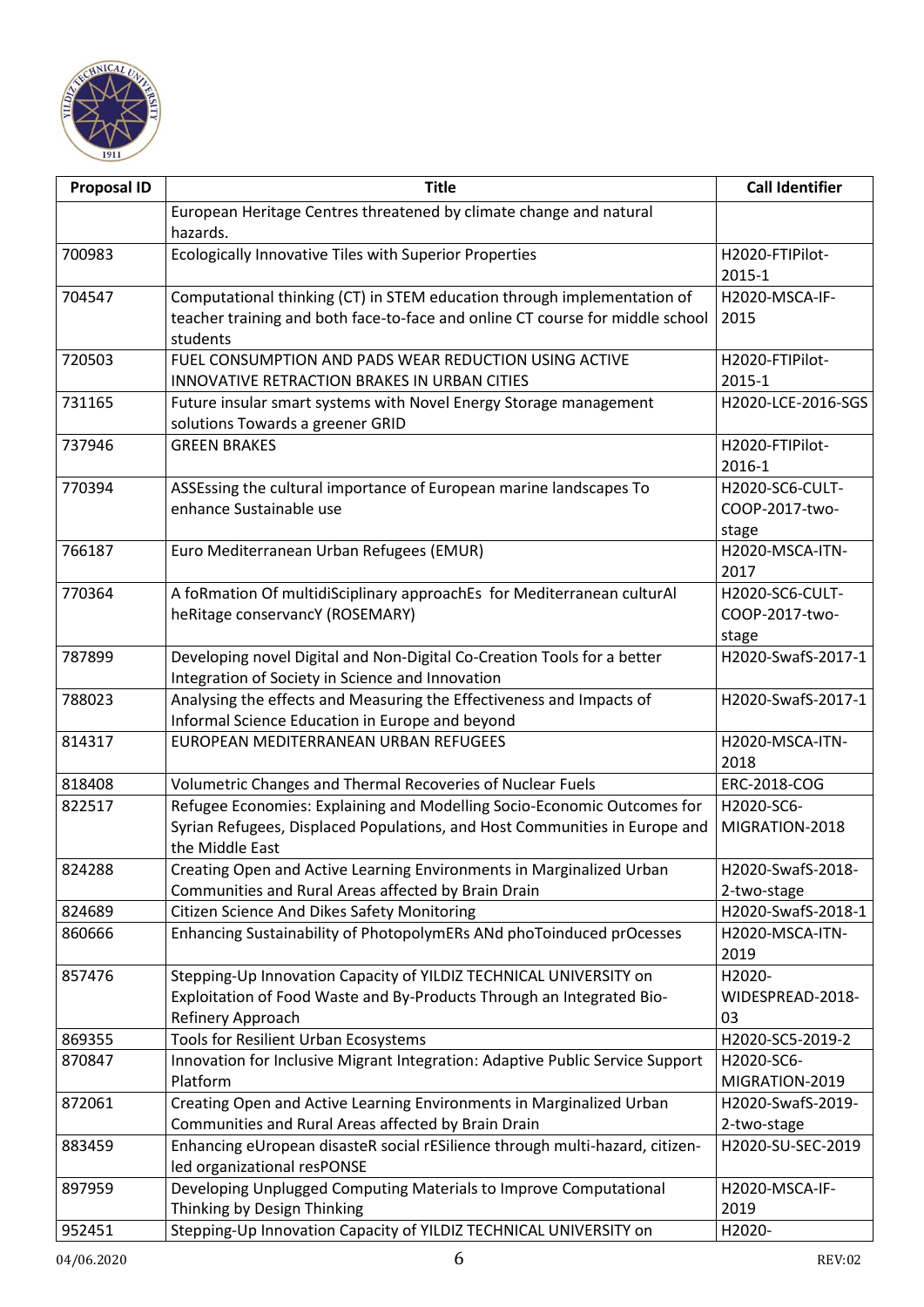

| <b>Proposal ID</b> | <b>Title</b>                                                                                                    | <b>Call Identifier</b> |
|--------------------|-----------------------------------------------------------------------------------------------------------------|------------------------|
|                    | Exploitation of Food Waste and By-Products Through an Integrated Bio-                                           | WIDESPREAD-2020-       |
|                    | Refinery Approach                                                                                               | 5                      |
| 956153             | Enhancing the Sustainability of PhotopolymERs ANd phoToinduced prOcesses                                        | H2020-MSCA-ITN-        |
|                    |                                                                                                                 | 2020                   |
| 101000629          | Fisheries in Full Ecosystem Context                                                                             | H2020-BG-2020-2        |
| 101004473          | Narratives of Migration in Europe                                                                               | H2020-SC6-             |
|                    |                                                                                                                 | MIGRATION-2020         |
| 101004681          | <b>Competing Migration and Mobility Narratives</b>                                                              | H2020-SC6-             |
|                    |                                                                                                                 | MIGRATION-2020         |
| 101003421          | Development of Motion Sickness-based Customizable Controllers for                                               | ERC-2020-COG           |
|                    | <b>Autonomous Ground Vehicles</b>                                                                               |                        |
| 101004456          | A novel mentoring for boosting the ICT-based maker-movement practices                                           | H2020-SC6-             |
|                    | among schools in Europe                                                                                         | <b>TRANSFORMATIONS</b> |
|                    |                                                                                                                 | $-2020$                |
| 101004778          | Transforming Accounts, Promoting Integration, Engendering Solutions                                             | H2020-SC6-             |
|                    | (TAPIES): Narratives on Migration and its Impact in the Western and the                                         | MIGRATION-2020         |
|                    | Eastern Mediterranean Routes                                                                                    |                        |
| 101006110          | Analysing the effects, inclusivity and equity, and measuring the effectiveness                                  | H2020-SwafS-2020-      |
|                    | and impacts of informal science education                                                                       | 2-two-stage            |
| 101006642          | HYDROGEN SULFIDE AND CARBON DIOXIDE FOR RENEWABLE ENERGY                                                        | H2020-LC-SC3-2020-     |
|                    |                                                                                                                 | <b>RES-RIA</b>         |
| 101014852          | <b>Yildiz Technical University</b>                                                                              | EACEA-03-2020-1        |
| 101015876          | Providing Needs-based Tools, Virtual Communities and Smart Services for                                         | H2020-SC1-PHE-         |
|                    | Elderly People in Times of Crisis                                                                               | CORONAVIRUS-           |
|                    |                                                                                                                 | 2020-2-RTD             |
| 101021809          | An Enhanced EUropean multi-hazard, citizen-led organisational RESPONse to<br><b>DisastErs social Resilience</b> | H2020-SU-SEC-2020      |
| 971299             | High Quality Enamel Coating for Improving the Efficiency and Safety of Water                                    | H2020-EIC-FTI-2018-    |
|                    | <b>Heaters</b>                                                                                                  | 2020                   |
| 101036609          | Green Resource and Energy Efficient innovative renovation Ways                                                  | H2020-LC-GD-2020-      |
|                    |                                                                                                                 |                        |
| 101037213          | Recalibrating Europe's Future with Sustainable Hyper Food Chains                                                | H2020-LC-GD-2020-      |
|                    |                                                                                                                 | 4                      |
| 101037429          | Green and Energy Efficient Neighbourhoods Designed Built and Retrofited to                                      | H2020-LC-GD-2020-      |
|                    | Endure                                                                                                          | 7                      |
| 101036696          | CIRCUlar InnovaTive aiRport ecosYstem                                                                           | H2020-LC-GD-2020-      |
|                    |                                                                                                                 | 1                      |
| 101036721          | CIRCular eLectrified vEhicle facTory                                                                            | H2020-LC-GD-2020-      |
|                    |                                                                                                                 | 3                      |
| 101036708          | <b>CIRCULar innovATive villagE</b>                                                                              | H2020-LC-GD-2020-      |
|                    |                                                                                                                 | 3                      |
| 101037495          | smaRt wildfirE maNAgement system                                                                                | H2020-LC-GD-2020-      |
|                    |                                                                                                                 | 3                      |
| 101037728          | GLORYby2050 - Green Lighthouse on the Route to Zero-Emission Europe by                                          | H2020-LC-GD-2020-      |
|                    | 2050                                                                                                            | 1                      |
| 101037343          | Land-based algae-assisted aquaculture to restore ecosystem services                                             | H2020-LC-GD-2020-      |
|                    | supported by systemic, cross-sectoral and upscaling mechanisms, knowledge                                       | 3                      |
|                    | and operational clusters, and smart environments                                                                |                        |
| 101036161          | Meet, Explore and Discover with your Heroes                                                                     | H2020-MSCA-            |